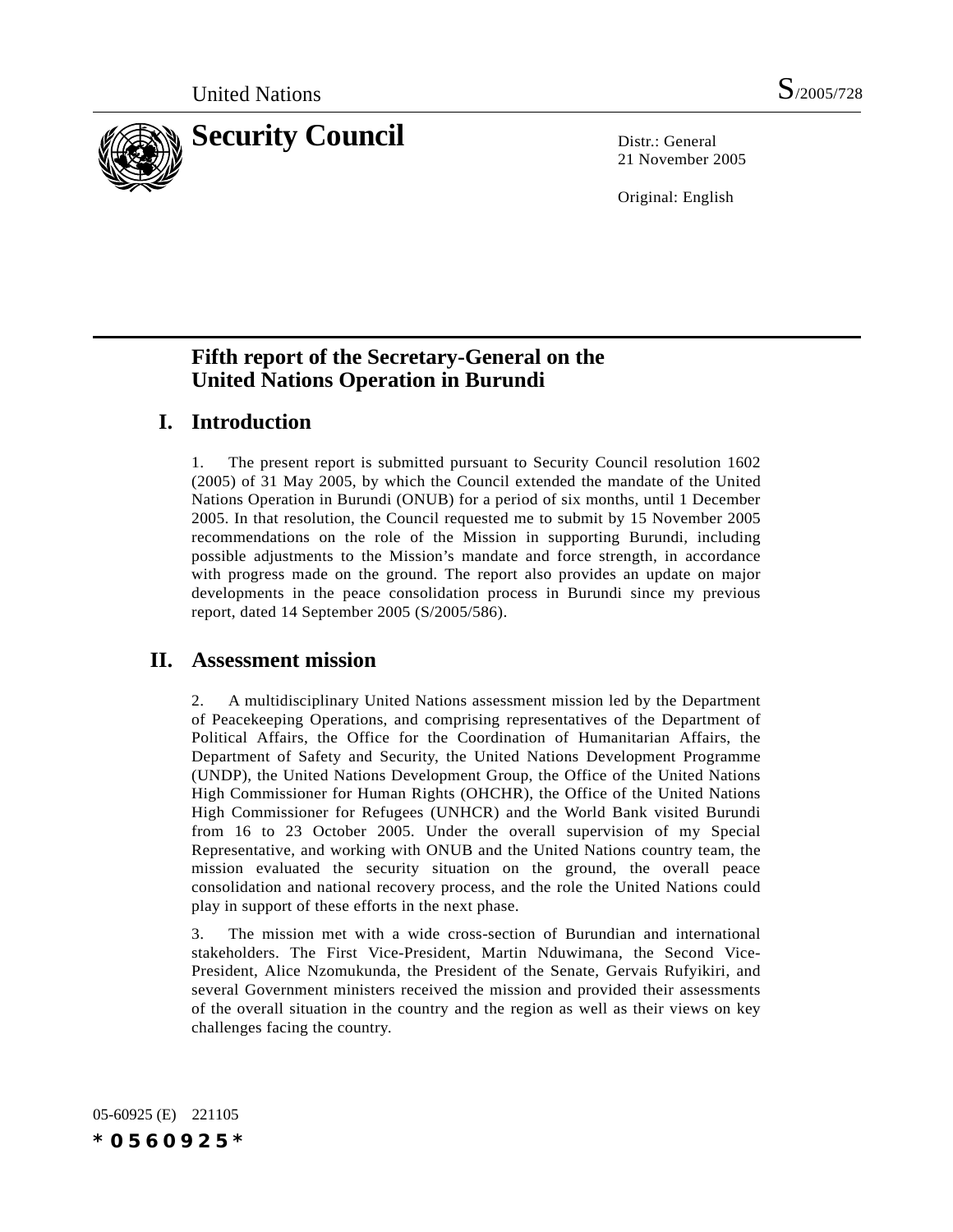# **III. Political developments**

4. During the reporting period, further steps were taken to advance the peace process, including the successful conduct of elections at the *colline* (village) level and progress in the disarmament and demobilization of former combatants, in particular the civilian militias. The rate of return of refugees further increased, and their resettlement, together with that of internally displaced persons continued. In addition, the Government of President Pierre Nkurunziza began identifying its priority tasks. Meanwhile, despite the efforts of the Government and international partners, the Palipehutu-Forces nationales de libération (FNL) of Agathon Rwasa has remained outside the peace process. Violent attacks by FNL on Government forces and innocent civilians, and confrontations between the National Defence Force and FNL continued, especially in some western provinces.

5. The *colline* elections were successfully conducted on 23 September 2005. Some 44,724 independent candidates contested 14,560 *colline* administrator posts in the elections, which were held in a generally peaceful atmosphere and were marked by a moderate voter turnout. ONUB provided technical and logistic assistance to the National Independent Electoral Commission in organizing the elections and coordinated closely with the Government regarding the provision of security during the polls. The conduct of the *colline* elections completed the national electoral process, which began on 28 February with the holding of the referendum on the post-transitional Constitution.

6. The new Cabinet met for the first time on 9 September, and has tentatively identified the following priorities for the Government: restoration of peace and democracy; completion of security sector reform; combating corruption; improving living conditions for the people of Burundi; addressing security issues, including reducing crime rates; and the promotion of regional cooperation. Steps have also been taken to curb public expenditure and new accountability measures have been introduced for Government officials, who are now required to declare their financial assets. Meanwhile, President Nkurunziza and Cabinet members have undertaken consultative visits throughout the country to assess the major challenges being faced by the population.

7. Following the announcement by President Nkurunziza on 26 August that primary education would be free in Burundi, a significant increase in the enrolment of primary school students was recorded in September.

8. The reporting period also witnessed some political friction. Shortly after his election on 29 October as president of the Front pour la démocratie au Burundi (FRODEBU), Léonce Ngendakumana announced that his party was considering withdrawing from the Government unless the decision-making process became more inclusive. On 4 November, the FRODEBU parliamentary group issued a statement expressing concern over the arbitrary arrests of some its members accused of belonging to FNL. In this regard, leaders of both FRODEBU and the Unité pour le progrès national (UPRONA) continued to express some concerns about perceived restrictions on political participation.

9. On 30 October, the Conseil national pour la défense de la démocratie (Nyangoma) also issued a statement addressed to the Government, expressing concern over continuing insecurity in the country, including incidents of arbitrary arrests, torture and human rights violations, despite the Government's promises for a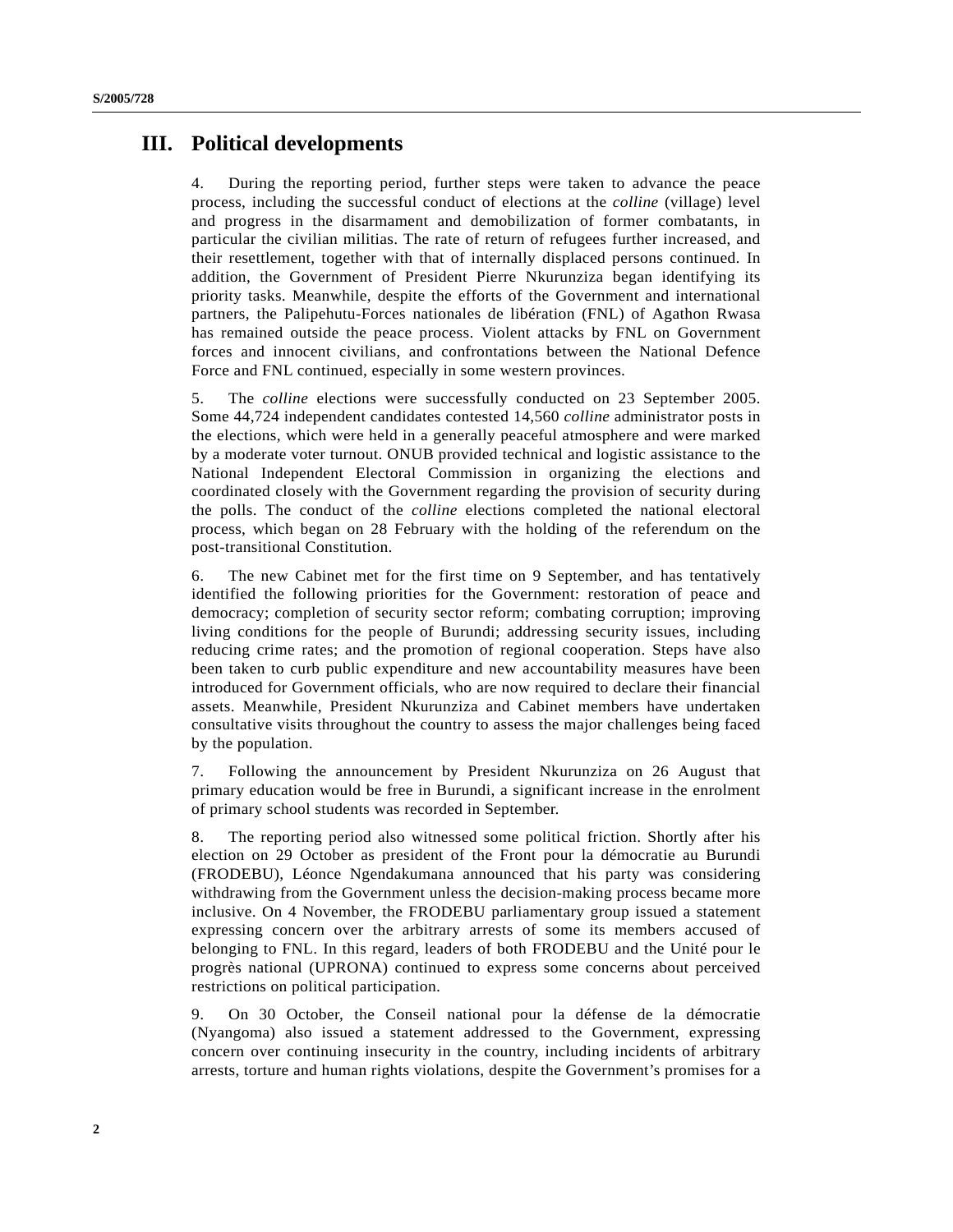tangible improvement in the human rights situation following the end of the transitional period.

### **Contacts with FNL**

10. Since its installation, the Government has repeatedly stated its intention to pursue talks with FNL and in September established a team to negotiate with the group. However, through its spokesman, FNL has sent conflicting messages. On 10 September, following his previous declarations that his movement did not recognize the Government and would not negotiate with it, the spokesman indicated that the armed group would negotiate only with the involvement of the international community. On 14 September, he announced that an 80-member delegation had been established to participate in negotiations. FNL has also declared as a precondition for talks that an investigation be carried out into violations of the cessation of hostilities agreement reached with the Transitional Government on 15 May. On 8 October, elements claiming to be from FNL, headed by Jean-Bosco Sindayigaya, a former deputy to the FNL leader, Agathon Rwasa, proclaimed that the leadership of the armed group had been suspended and that this new faction was prepared to negotiate with the Government. The situation regarding the leadership of FNL remains unclear.

11. On 6 October, the Government announced that, unless the armed group agreed to enter into negotiations before 31 October, it would take adequate measures to bring it to the negotiating table, willingly or by force. On 29 October, President Nkurunziza announced that measures would be taken to curb FNL activities, expressing his view that the FNL question would be resolved within two months.

12. Meanwhile, as requested by the Great Lakes Regional Peace Initiative on Burundi, the Government of the United Republic of Tanzania has continued efforts to facilitate talks between the Government and FNL.

### **Regional aspects**

13. At a meeting held on 16 September in New York, Burundi was included in the Tripartite Joint Commission, which is facilitated by the United States of America and comprises the Democratic Republic of the Congo, Rwanda and Uganda. The renamed Tripartite Plus Joint Commission agreed that military and diplomatic pressure on all militias on the member States' territories would be continued to ensure their disarmament and repatriation or reintegration, and that sanctions would be imposed on such armed groups should they refuse to disarm voluntarily before 30 September.

14. At a further meeting of the Tripartite Plus Joint Commission on 21 October in Kampala, the Governments of Burundi, the Democratic Republic of the Congo, Rwanda and Uganda agreed to take measures against the armed groups operating in the eastern Democratic Republic of the Congo and neighbouring countries, including FNL. The measures include prosecution and extradition of the groups' leaders, as well as the imposition of travel bans and financial restrictions against them, and consideration of designating the groups as terrorist groups.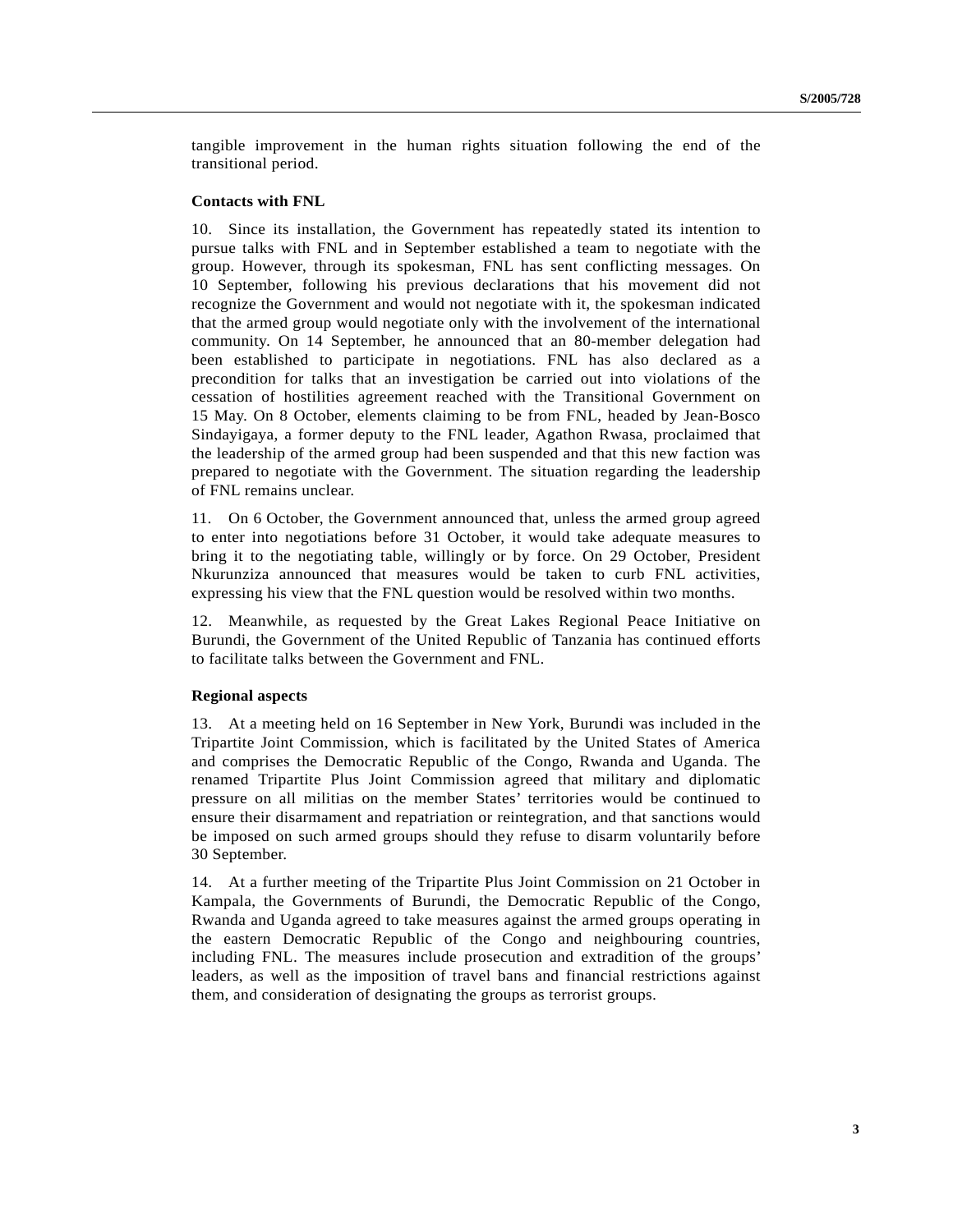## **Burundi Partners' Forum**

15. Following a briefing to the Security Council on 18 September, my Special Representative for Burundi has continued consultations with the Government and international partners regarding the Burundi Partners' Forum. On 18 October in Bujumbura, ONUB convened an informal meeting to launch the Forum, which brought together representatives of the African Union, the Regional Initiative on Burundi, neighbouring countries, the United Nations and donors. It was agreed that the Forum would meet regularly to consult on how to support the efforts of the Government to consolidate peace and promote recovery and development in Burundi. Furthermore, periodic plenary meetings would be held with the participation of all interested international partners. The Forum could also serve as a link with the Peacebuilding Commission, expected to be established by December, should Burundi be selected for its early consideration.

### **Security Council mission**

16. A mission of the Security Council visited Bujumbura on 8 and 9 November as part of the Council's sixth visit to the Great Lakes region since 2000. The mission met with President Nkurunziza and held consultations with a Government delegation led by the Minister of External Relations and Cooperation. The mission also met with the leaders of the main political parties represented in Parliament and civil society organizations working on transitional justice and judicial reform. While congratulating the people and Government of Burundi for the peaceful transfer of authority to an elected Government, the mission encouraged all stakeholders to continue to work together in a spirit of dialogue and consensus and to respect the principle of power-sharing enshrined in the Constitution. The mission also noted the challenges facing the Government in the post-transitional period as it works to consolidate peace and urged the Government to establish its priorities for the future. Underscoring the continuing commitment of the international community, and the United Nations in particular, to assist the Burundian authorities in consolidating the achievements of the peace process, the mission suggested that Burundi could benefit greatly from the support of the Peacebuilding Commission, once established.

17. For its part, the Government of Burundi noted that reconstruction, development, good governance, human rights and the return of refugees were its key priorities and that the United Nations should primarily focus on providing reconstruction and development assistance. The mission noted the Government's priorities and approach concerning the international community's support for its efforts in this new phase of peace consolidation. However, the mission cautioned against a hasty drawdown of ONUB. The Government undertook to continue to review with the United Nations the modalities for the withdrawal of ONUB, which it agreed should be gradual and progressive.

# **IV. Security situation**

18. During the reporting period, the security situation in most areas of the country remained generally stable. However, attacks by FNL and clashes between the National Defence Force and FNL elements increased in the western provinces of Burundi. As a result, the population, particularly in Bujumbura Rural and Bubanza Provinces, continued to suffer from violence and intimidation. Furthermore, high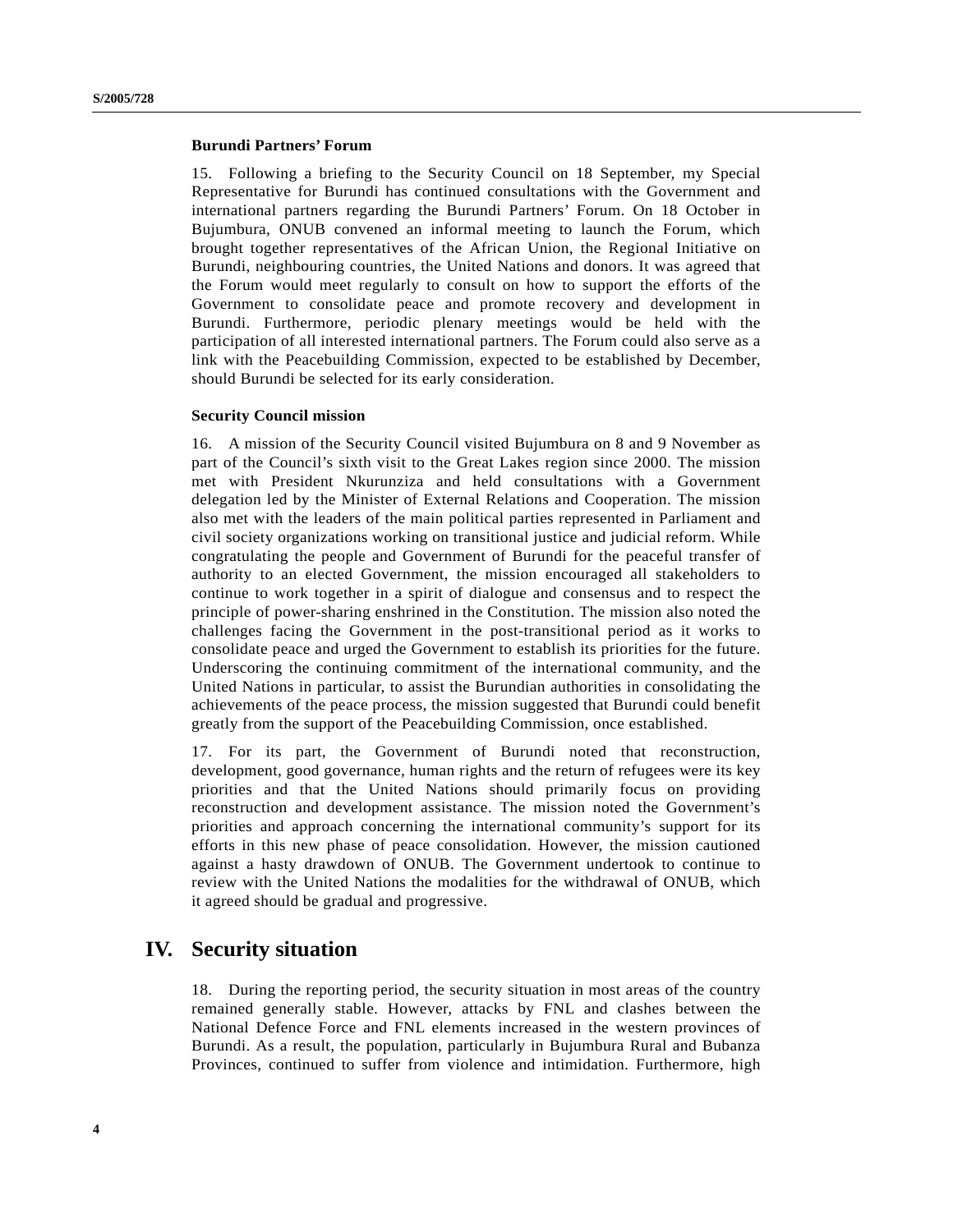crime rates were reported throughout the country. Actions taken by alleged members of the *Gardiens de la paix* in the context of their disarmament also caused disruptions in some areas.

# **V. Challenges ahead**

19. Significant progress has been made in Burundi and the successful conclusion of the transitional process was a major benchmark. The installation of the democratically elected Government has created new circumstances in the country and new opportunities for cooperation with international partners to build on the gains made so far. At the same time, the situation remains fragile and the assessment mission (see paras. 2 and 3 above) examined a number of daunting challenges that urgently need to be addressed in order to ensure the restoration of stability.

# **A. Key security challenges**

### **1. Inclusion of FNL in the peace process**

20. FNL, operating as an armed rebel group, continues to pose a major security threat, particularly in the western provinces, and constitutes the main obstacle to the attainment of a comprehensive peace in Burundi. In addition to the severe impact that the continued clashes between the National Defence Force and FNL have on the civilian population, the special security measures taken in the affected provinces, including the continued imposition of curfews, have a negative impact on economic recovery efforts. A solution to the FNL question, preferably through (a) the conclusion of a comprehensive ceasefire agreement, (b) the disarmament, demobilization and reintegration of the group's combatants and (c) its inclusion in the peace process, will be crucial to restoring peace throughout the national territory. Alternatively, a continued lack of progress might lead to the need for a combination of additional actions, including more robust measures being taken against the intransigent elements.

### **2. Building the capacity of the security sector**

21. Security sector reform and progress in strengthening the capacity of the National Defence Force and the national police will be vital for the effective maintenance of security nationwide. There has been some progress in this regard; the Government has indicated its intention to develop sustainable, fully integrated, professional and apolitical national armed forces and a police service capable of ensuring external and internal security, under civilian authority and respecting human rights standards. However, the Government has yet to develop a comprehensive programme for the implementation of security sector reform. Parliament has also yet to adopt legislation submitted by the Government on the status of personnel in the armed forces and the national police, including measures to raise salary levels in the military commensurate with those in the region.

22. Following a successful reintegration process, the National Defence Force now comprises some 33,000 military personnel. The Government has committed itself to reducing the force to 25,000 personnel by December 2007. At least 2,500 army personnel need to be demobilized by the end of 2005 within the framework of the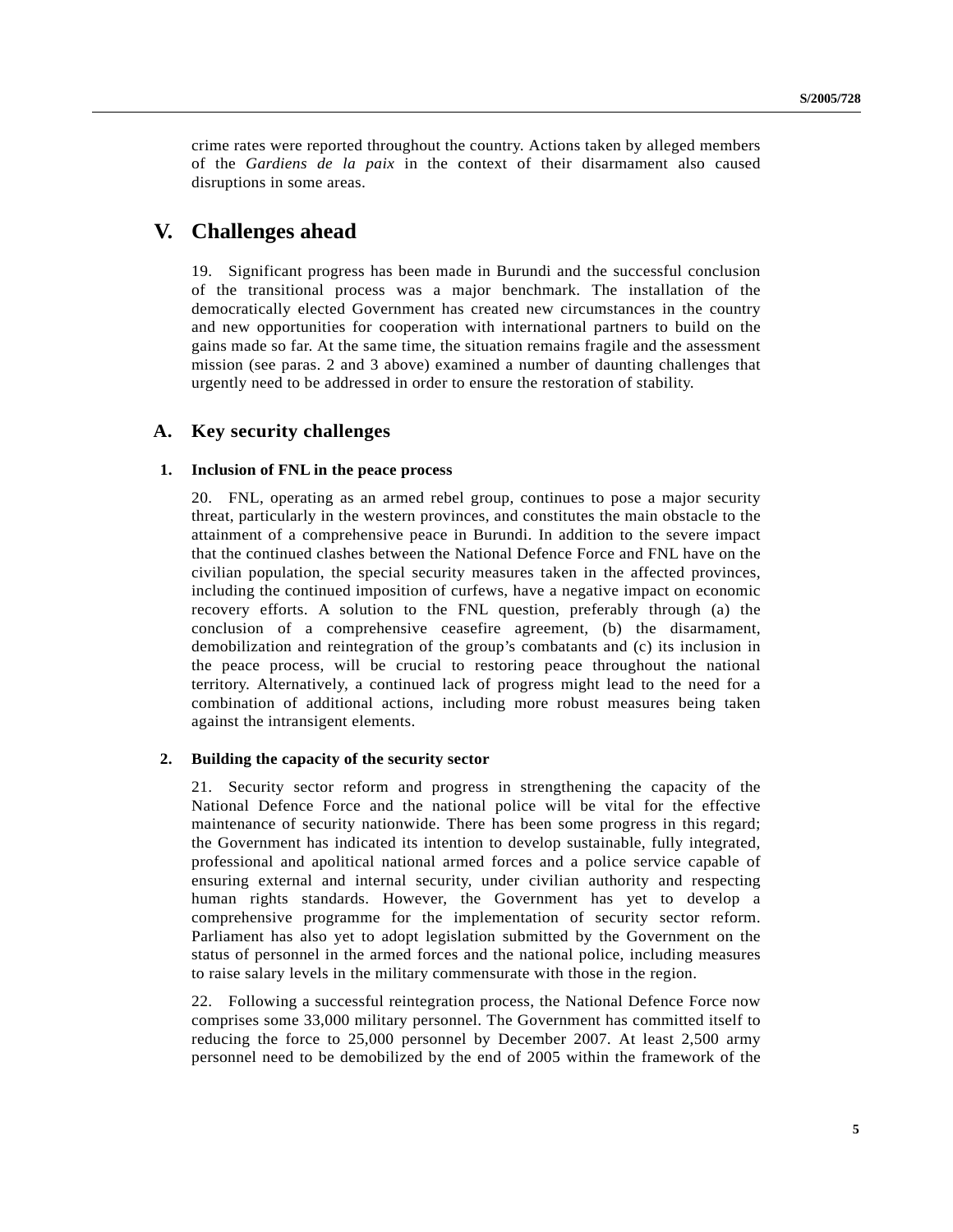Government's national demobilization, reinsertion and reintegration programme. It will be important for the force to be gradually reduced to a size that is financially sustainable.

23. Additional key challenges facing the National Defence Force, which the Minister of Defence and Former Combatants identified to the assessment mission, include shortfalls in accommodation, disparities in the levels of training among personnel, lack of equipment, particularly in the provinces, and a general lack of resources. While several international donors are providing some support in the areas of basic training, leadership and managerial capacity-building and improving accommodation, sustained and comprehensive assistance is required, particularly in terms of specialized training, equipment and communications infrastructure.

## **National police**

24. Significant progress has been achieved in the establishment of an integrated national police force. This has included the integration of some 20,000 officers into the national police, 1,012 of them women, originating from five different police agencies, the former Armed Forces of Burundi and the armed political parties and movements; the adoption of a new organizational and rank structure; and the appointment of an integrated leadership. Since May, ONUB has certified 192 of 284 participants in a "train-the-trainer" programme it developed for the national police. In addition, since August, ONUB, in cooperation with the non-governmental organization RCN Justice et Démocratie, has trained 183 national police officers in criminal investigations and forensics. On the basis of modules developed by ONUB, a three-month training programme for 2,300 national police officers started in October, conducted by 140 of the newly certified trainers and some 15 ONUB police officers at 24 training centres in the country. In addition, assistance is being provided by several donors to strengthen the national police in the areas of logistics and leadership training.

25. At the same time, the national police force continues to face challenges that limit its effectiveness, including the lack of police experience among many of the new personnel; a general lack of training; and major shortfalls in equipment and logistics which will require sustained donor support.

## **3. Completion of disarmament and demobilization and progress towards reintegration of former combatants**

26. There has been considerable progress in the disarmament, demobilization and reintegration programme. As at 16 October, 17,459 combatants of the former Armed Forces of Burundi and members of the armed political parties and movements had been demobilized, including 3,007 children and 482 female combatants.

27. While, as at 10 October, the Government had disarmed and disbursed allowances to 2,849 members of the *Gardiens de la paix* and 1,704 *Combattants militants*, the process has been repeatedly interrupted by problems concerning the accuracy of the lists of the *Gardiens de la paix* and was again suspended in mid-October. This resulted in protests, including demonstrations and the barricading of roads, which caused insecurity in several areas of the country. The Ministry of Defence and Former Combatants has deployed verification teams to review the lists of the *Gardiens de la paix* and it is now expected that the disarmament and payment processes will be completed only by March 2006.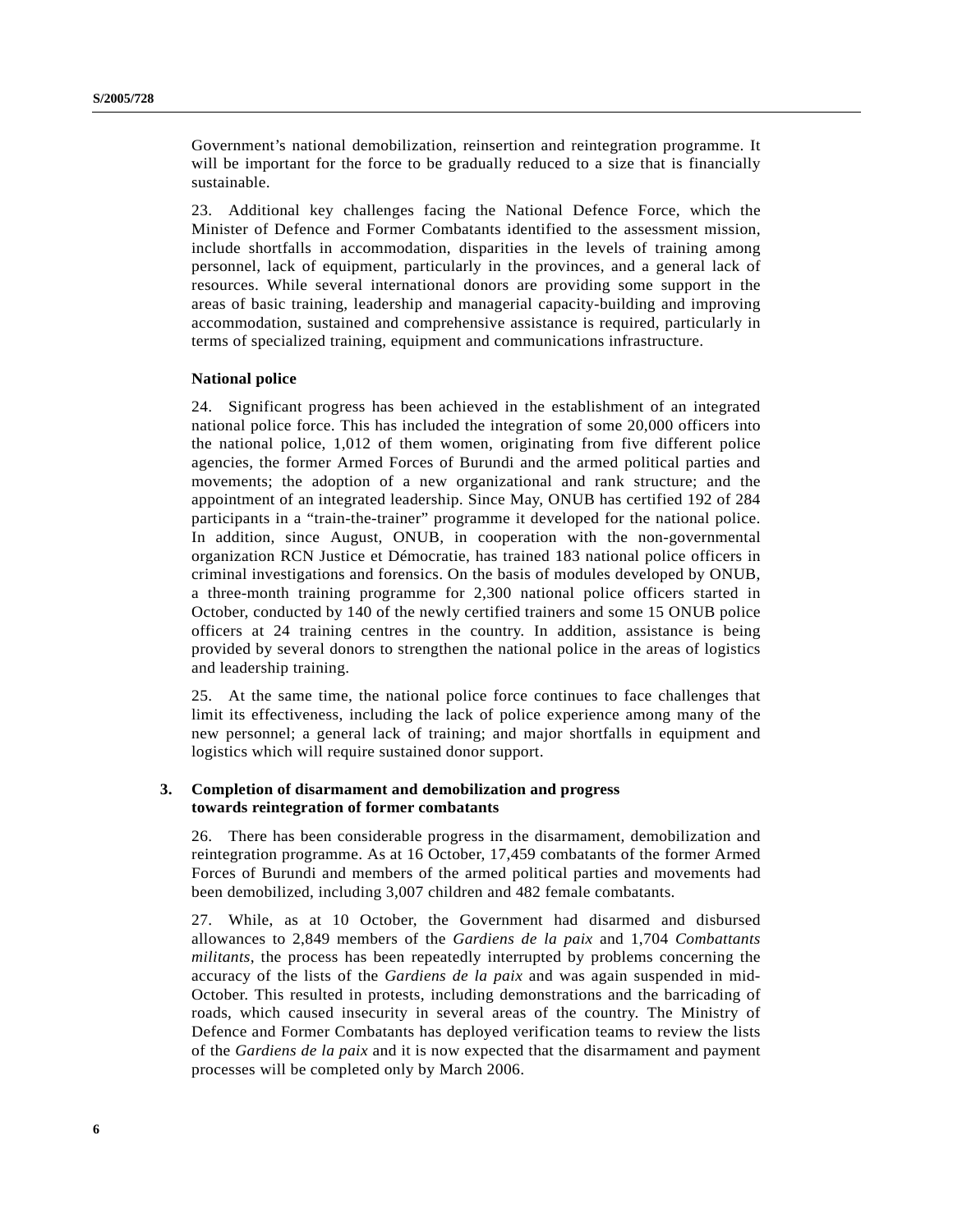### **Civilian disarmament**

28. The possession of large numbers of small arms by the population in Burundi and the active cross-border trade in arms pose a significant threat to efforts to reduce crime and banditry and restore security in Burundi. In April, the Transitional Government established a National Commission for Civilian Disarmament to address this problem, but little progress has been achieved to date.

### **Reinsertion and reintegration**

29. The phased provision of transitional reinsertion payments to former combatants over a 10-month period has proceeded smoothly under the national disarmament, reintegration and reinsertion programme, which is financed by the World Bank and donors to the Multi-Country Demobilization and Reintegration Programme for the Great Lakes region. However, the provision of reintegration assistance to ex-combatants through the National Commission for Demobilization, Reinsertion and Reintegration commenced only recently.

30. The number of reintegration support projects being undertaken by implementing partners, including vocational training, small enterprise development, income-generating activities, access to secondary and tertiary education and employment referral, has so far been limited. It is, however, expected to increase significantly by the end of the year. The demobilization, reintegration and recruitment prevention project, implemented jointly by UNICEF and the Government's National Structure for Child Soldiers and financed by donors to the Multi-Country Programme, has also provided reintegration assistance to children associated with fighting forces.

### **4. Reintegration of refugees and internally displaced persons**

31. The expected return of very large numbers of refugees and internally displaced persons to their areas of origin in the coming months and their reintegration pose enormous challenges for the Government and international partners. Against the backdrop of the significant political progress in the country, the improving security situation and enhanced confidence related to the ONUB military presence in areas of return, refugee returns have tripled over the past four months. They rose to over 18,000 in October, bringing the number of returnees so far in 2005 to more than 60,000. With the assistance of UNHCR, 281,731 refugees returned from the United Republic of Tanzania from April 2002 to October 2005. Some 426,521 Burundian refugees remain in the United Republic of Tanzania, Rwanda and the Democratic Republic of the Congo. The number of internally displaced persons living in sites for the displaced decreased from 145,000 in 170 sites in 2004 to 117,000 in 160 sites in 2005. Returns of the displaced have continued since early 2004, particularly in the southern provinces, and are expected to increase in 2006. Many internally displaced persons and refugees have returned to areas devastated by war, finding their homes destroyed and their land occupied, which often leads to disputes. The situation of women returnees, particularly widows, is further exacerbated by the lack of adequate legislation to address their inheritance and land access rights. UNHCR, the World Food Programme (WFP) and other members of the United Nations country team are continuing to provide basic assistance to the returnees, especially in the areas of food, shelter, education and health.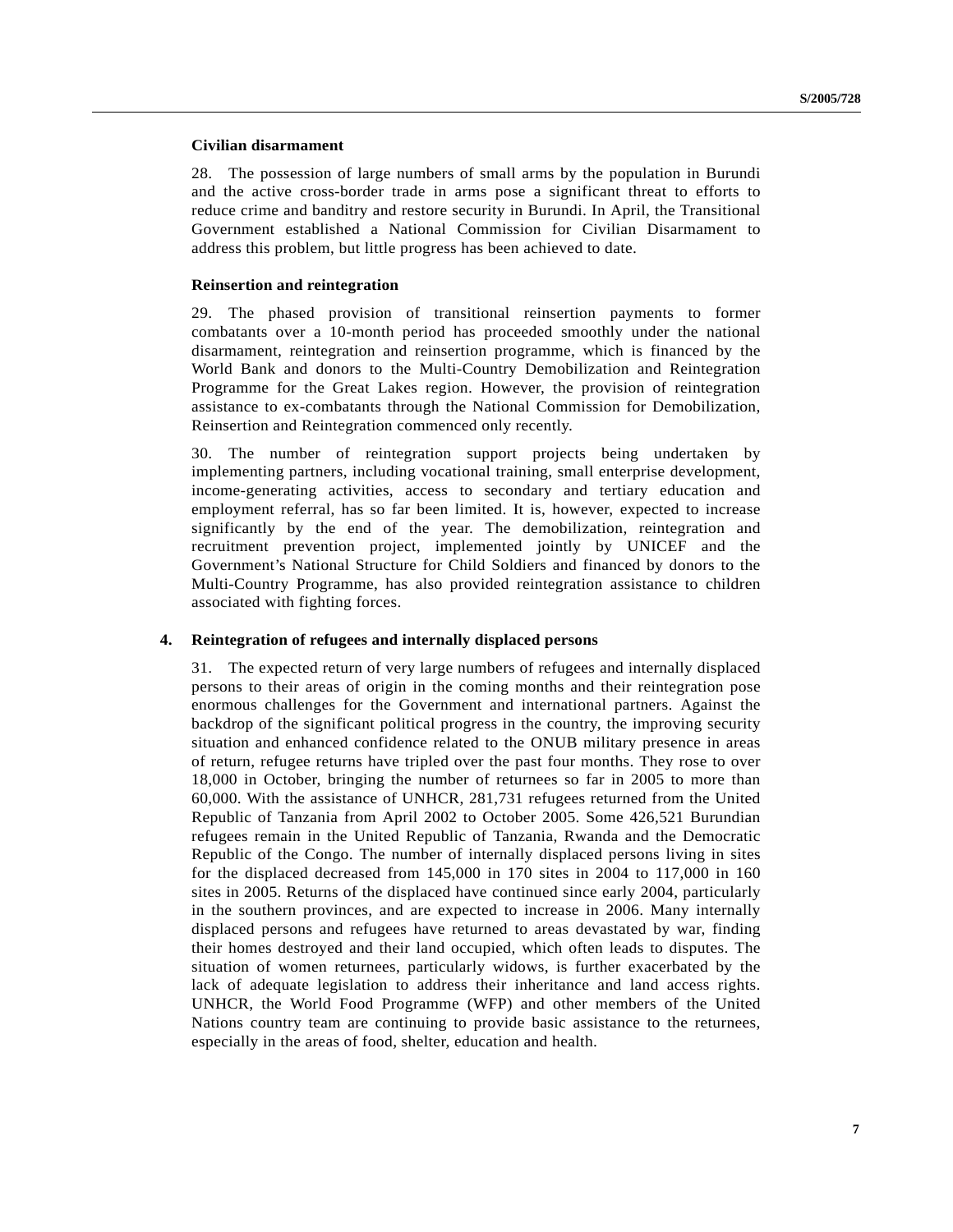32. If the security situation remains favourable, UNHCR estimates that another 150,000 to 390,000 refugees could be repatriated during 2006, putting enormous pressure on the already fragile environment in areas of return and significantly heightening the risks for increased disputes over property, land ownership, access and scarce resources. Furthermore, in accordance with joint UNHCR-ONUB contingency planning for what is expected to be the biggest UNHCR operation in 2006, a successful large-scale return of refugees will depend on the availability of extensive logistic support, including for the repair of routes used by returnees and the provision of the necessary means of transportation. Adequate security resources for the protection of humanitarian actors supporting the returnees will also be required, including at some 15 transit camps expected to be established by UNHCR early in 2006.

### **5. Regional aspects**

33. The volatile security situation in some border areas in Burundi, particularly along the border with the eastern Democratic Republic of the Congo, where armed groups continue to operate, poses a threat to stability in the country. Reports indicate that elements of FNL, the Forces démocratiques pour la libération du Rwanda (FDLR) and armed Congolese elements are continuing to move illegally to and from Burundi and the Democratic Republic of the Congo. Meanwhile, crossborder trafficking in arms and natural resources and other criminal activities are also continuing. The reinforcement of national army and police posts in border areas, especially in the Provinces of Bujumbura Rurale and Cibitoké, has increased the Government's capacity to exert some control over the problem; however, the posts remain vulnerable to attacks by FNL. As demonstrated during the Bukavu crisis in June 2004, the eruption of violence in the Kivus could have spillover effects on Burundi, including influxes of large numbers of refugees. Possible alliances between the various armed groups also threaten stability across the region, a concern expressed by the Government of Burundi in November following reports that FDLR, FNL and the Mayi-Mayi may be planning joint incursions into Burundi and Rwanda. Progress in the extension of State authority in the Kivu Provinces of the Democratic Republic of the Congo, including efforts to curb the activities of armed groups, together with improvements in the capacity of the Government of Burundi to control the borders, would enhance the prospects of achieving overall stability in the country.

34. The influx of Rwandan asylum-seekers remains a concern and is a potential source of friction in the northern border areas. While the numbers entering the country have slowed considerably in recent months, UNHCR has reported that some 3,764 Rwandan asylum-seekers were in Burundi as at 15 October. At the request of UNHCR, the Government allocated a site in Ngozi Province to temporarily accommodate them, while requesting UNHCR support in determining their status on a case-by-case basis. Meanwhile, UNHCR, WFP and non-governmental organizations continue to provide them with basic assistance.

## **B. Other crucial challenges**

35. While progress towards addressing the security challenges outlined above would constitute benchmarks for the return to normalcy in Burundi, the assessment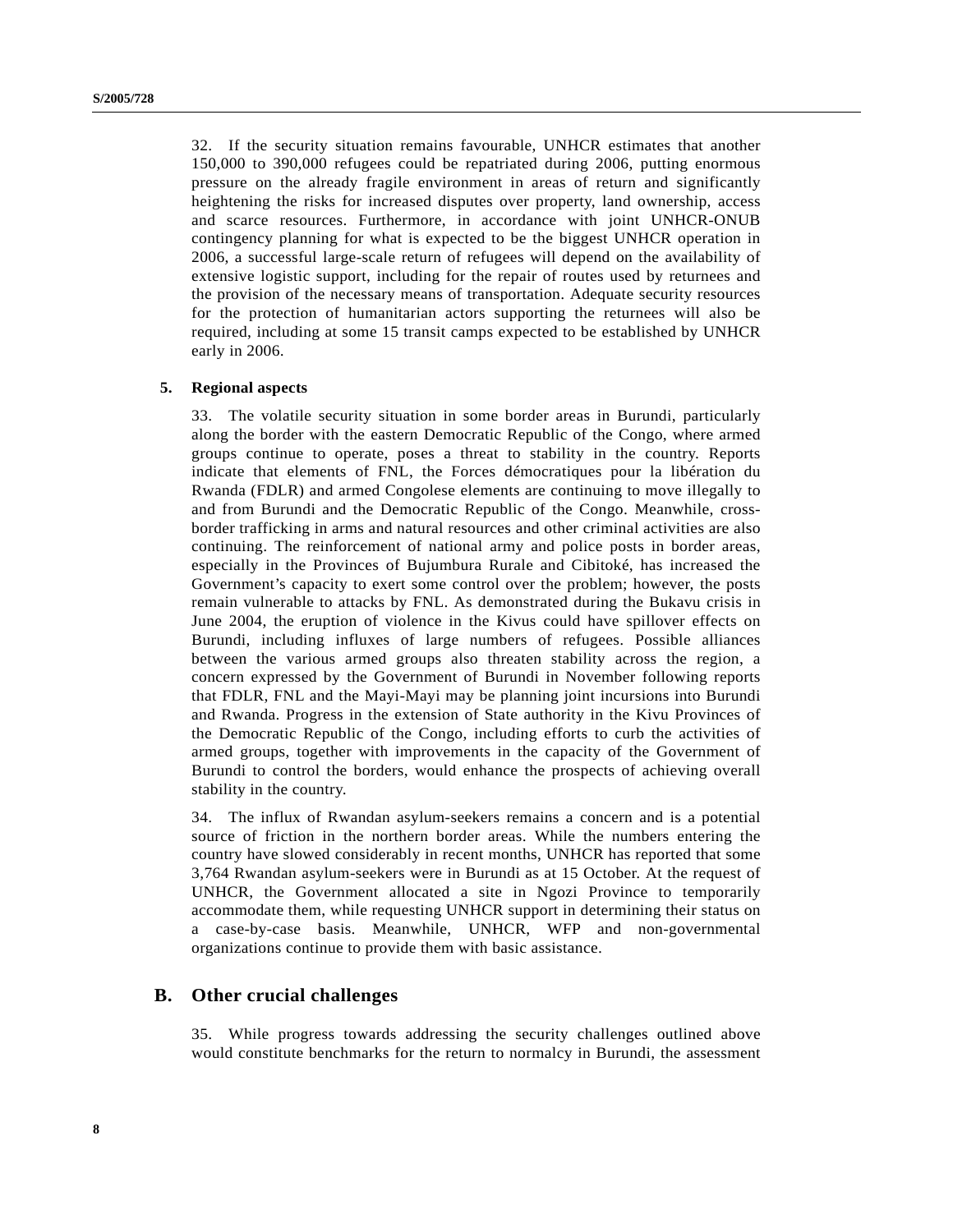team examined several other important challenges which need to be effectively addressed to ensure the consolidation of durable peace in Burundi.

## **1. Promoting democracy and good governance and strengthening State administration**

36. As indicated in my previous report (S/2005/586), the composition of the Cabinet and Parliament generally comply with the constitutionally mandated ethnic and gender balances. However, political party representation in the Cabinet does not fully respect the constitutional requirements. It is most important that the new Government ensures that the balances under the Constitution are maintained and that the political consultative and decision-making processes are as broad and inclusive as possible. Furthermore, transparent and accountable governance would help to allay any concerns that the various national political actors may have on such issues at this early stage in national recovery and reconciliation after years of conflict.

37. As recognized by the Arusha Agreement, the achievement of durable peace and socio-economic development will depend on the capacity of State institutions to effectively deliver basic services throughout the country and promote recovery and development. The reform of public administration is needed to ensure an ethnically balanced, non-partisan and professional cadre of public servants, and the decentralization of Government. In April, the Transitional Government began the process of administrative reform and decentralization of State administration to the local level through the promulgation of a communal law. A national decentralization policy now needs to be developed and implemented on the basis of that law. A comprehensive review of civil service procedures and practices is also needed. Another key area identified by the Government is the implementation of an effective anti-corruption programme and the strengthening of economic governance practices to ensure transparency and accountability in the management of State revenues, as part of efforts to strengthen adherence to the rule of law, help attract international investment and promote development.

38. The Government, together with international partners, is developing and implementing programmes to address public administration reform, decentralization and institutional capacity-building. A training programme for communal council administrators has started and capacity-building for newly elected members of the National Assembly and the Senate, as well as provincial governors, is also planned.

## **2. Strengthening the rule of law**

39. The capacity of the justice system to function effectively remains severely restricted, owing to a lack of qualified personnel, resources and infrastructure. Only limited justice and prison reforms were implemented by the Transitional Government. The reform of the higher courts led to the collective promotion of some 70 Hutu judges, but few other steps were taken to rectify the system's ethnic imbalance. Judges and prosecutors continue to work under very poor conditions of service, including low salaries.

40. The poor functioning of the judicial system has resulted in severe overcrowding in prisons, with hundreds of accused persons remaining in pre-trial detention. The prison system is dilapidated, suffering from outdated infrastructure, a lack of trained staff, conditions that fall below minimum standards, and a lack of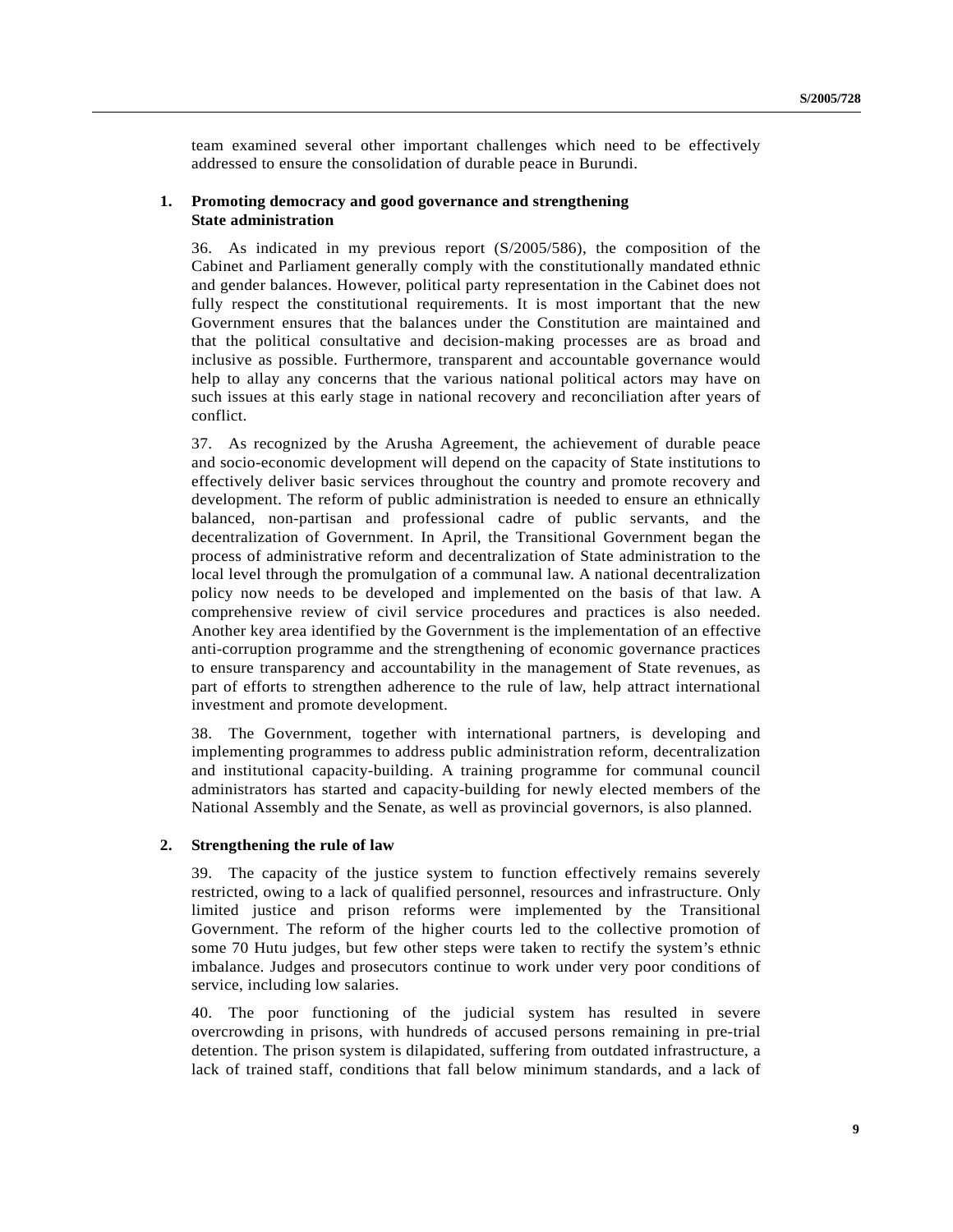funding to cover the basic nutritional needs of prisoners. The recent establishment of a penitentiary police presents a new challenge, as its personnel have not been trained in prison security and other specialized functions.

41. Despite the key role that an effective criminal justice system plays in the consolidation of peace, only minimal international support has been provided to strengthen this sector, which will require substantial technical and financial assistance.

## **3. Respect for human rights**

42. The human rights situation in Burundi continues to be dominated by abuses inflicted on the civilian population, especially in Bujumbura Mairie, Bujumbura Rural and Bubanza Provinces in the context of the continuing armed conflict with FNL. While numerous reports of targeted killings, abductions, looting and extortion of the population have been attributed to FNL, ONUB has also confirmed increasing reports of serious and frequent violations perpetrated by the National Defence Force and other Government security forces, leading to protests by national and international human rights organizations. The violations include summary executions, torture, looting, extortion, forced labour and arbitrary arrests and detention, particularly of individuals suspected of supporting FNL. In most cases, no investigations have been undertaken, perpetuating the prevailing climate of impunity.

43. President Nkurunziza has stated that respect for human rights is a priority for his Government. Important first steps would be legal reforms to align national legislation with international human rights conventions ratified by Burundi, strengthening capacity and developing a plan of action to protect and promote human rights at the national and provincial levels. The strengthening of the justice system will be vital to ensuring the protection of human rights and transforming the culture of impunity through systematic investigation and prosecution of perpetrators of abuses. In view of the prevalence of sexually based violence in Burundi, national legislation concerning rape, sexual and gender-based violence should be revised as a matter of priority.

## **4. Transitional justice**

44. The establishment of a national truth commission and a special chamber within the court system of Burundi, which was endorsed by the Security Council in resolution 1606 (2005), will be crucial to address past crimes, lay the foundation for reconciliation, and help to bring an end to the climate of impunity. These mechanisms need to be established in the context of a broader initiative to strengthen the Burundian justice system.

45. As indicated in my letter to the President of the Security Council dated 12 October (S/2005/644), the Government has expressed its support, in principle, for the establishment of the two mechanisms and has recently appointed a team to discuss the modalities of their establishment with the United Nations. In this context, a United Nations team is expected to visit Burundi early in 2006. Meanwhile, OHCHR has recommended a nationwide information campaign, a national consultative process and the holding of a national conference on transitional justice.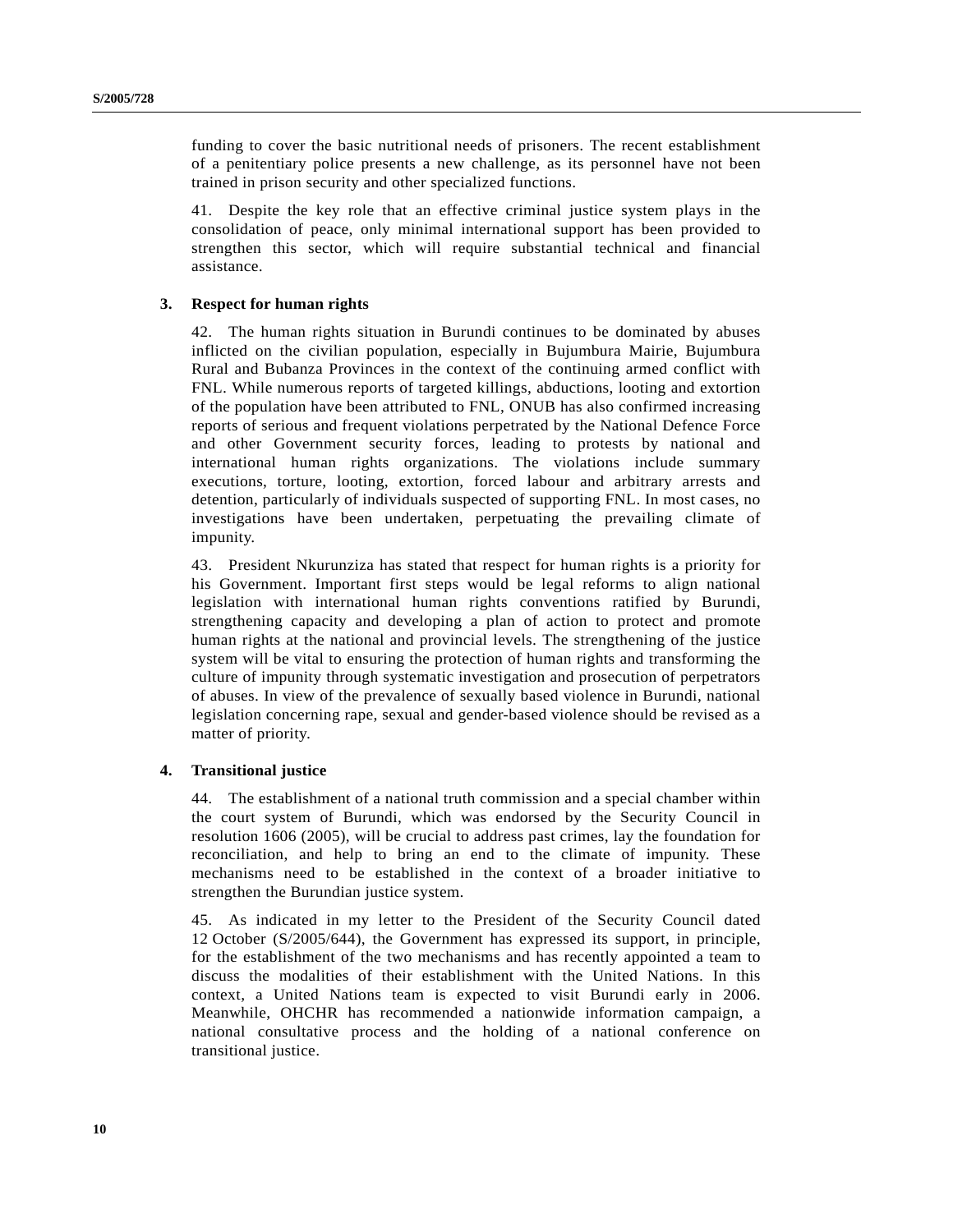## **5. Humanitarian challenges and economic and social perspectives**

### **Humanitarian challenges**

46. Living conditions are extremely difficult for the majority of the population, 68 per cent of whom live below the poverty line. Some 90 per cent of the population depends on subsistence farming, and three consecutive years of drought, the spread of crop pests and decreased land productivity have put some 100,000 households at risk of food insecurity. Since January, WFP has distributed 45,800 tons of food to 1.3 million recipients. Furthermore, the Food and Agriculture Organization of the United Nations and partners have distributed seeds and agricultural tools to 600,000 households. However, humanitarian access to the western provinces has been hindered by the FNL-related violence, which has also caused some temporary population displacements in those areas. The continuing humanitarian crisis means that maintaining a robust humanitarian early warning system and the provision of relief assistance will continue to be key areas of United Nations activity in 2006.

## **Recovery and development challenges**

47. Ranked 169 out of 177 countries in the 2005 UNDP human development index, Burundi faces the major challenge of promoting national recovery. The Government is finalizing a short-term national early recovery programme that is expected to focus on enhancing human security, social stabilization and the delivery of basic social services to the population. Meanwhile, the United Nations is finalizing its strategy for supporting the programme, which would aim at ensuring a sustained transition from relief to development.

48. With support from the World Bank and other international partners, the Government is also expected to finalize a full poverty reduction strategy paper by the end of 2005. The themes of the strategy paper are peace and democratic governance; economic reintegration for victims of conflict and disadvantaged groups; private sector promotion; human capital development; HIV/AIDS; and advancing the role of women in development.

49. The Government is establishing a national committee for aid coordination to be supported by joint technical working groups including the United Nations and other development partners. Increased and sustained international financial support to allow for the effective implementation of the national early recovery programme and the poverty reduction strategy paper will be essential.

### **Economic developments**

50. Years of conflict have had a devastating impact on the economy. The gross national product per capita fell from \$214 in 1992 to \$110 in 2002. The Transitional Government began a programme of macroeconomic reforms, which is continuing under the Poverty Reduction and Growth Facility of the International Monetary Fund. The economy has shown signs of improvement since 2001, including an increase of 5.1 per cent in gross domestic product per capita registered in 2004.

51. Burundi has a heavy debt burden which urgently needs to be alleviated to help revive the economy and reduce poverty. Sustained satisfactory performance under the Poverty Reduction and Growth Facility, together with one year of successful implementation of the full benchmarks of the poverty reduction strategy papers,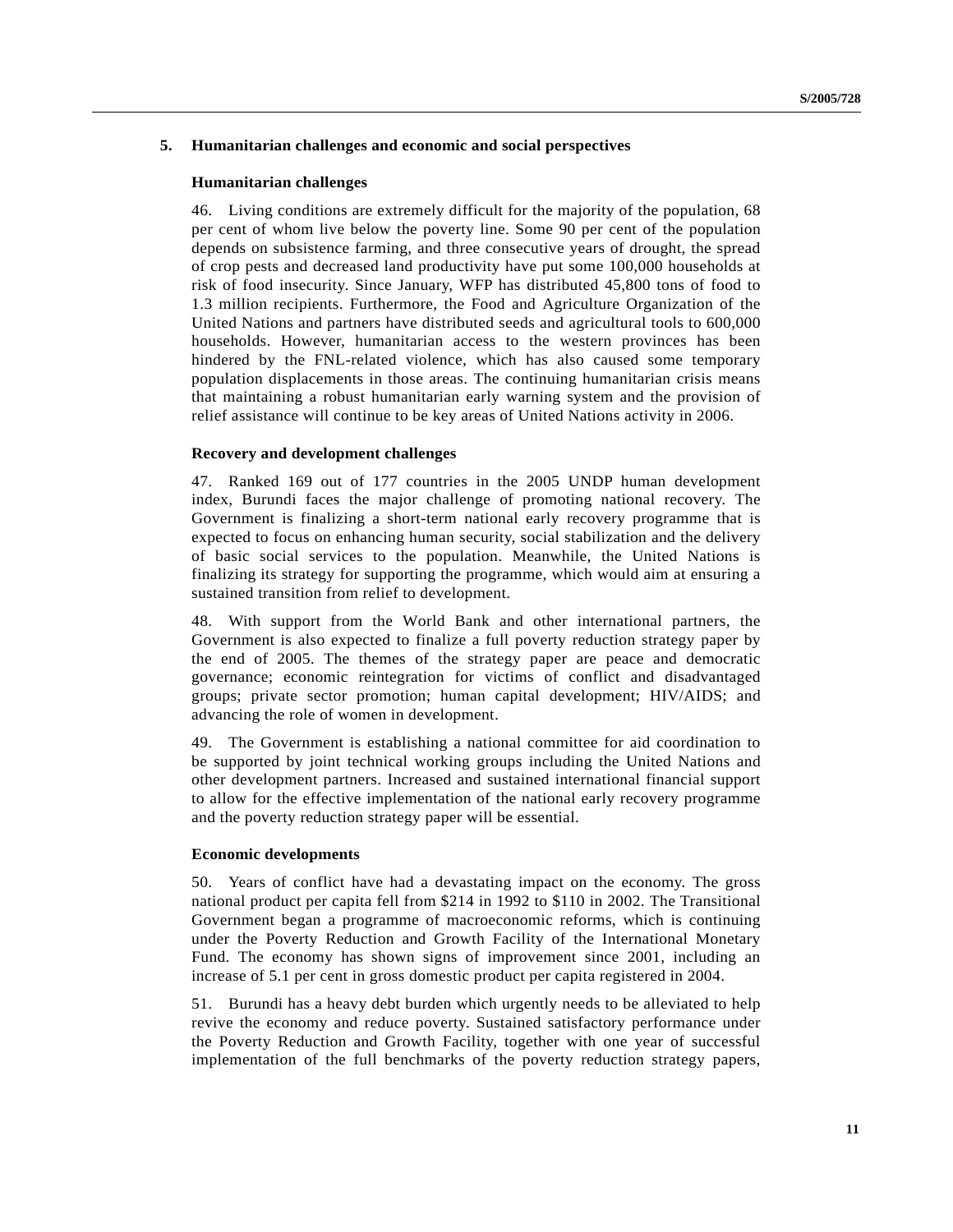could allow the country to start reducing its debt service under the Heavily Indebted Poor Country initiative of the World Bank by 2007.

52. The agricultural sector, which accounts for 50 per cent of gross domestic product and provides over 80 per cent of export earnings, is likely to remain the primary source of medium-term economic growth. The predominant cash crops are coffee, tea and cotton, coffee accounting for some 50 per cent of total exports. Progress has been made in liberalizing the coffee sector and small-scale agroindustries and agricultural processing have good development potential. The lack of access to electricity in Burundi significantly hinders the promotion of economic activities. Lack of private sector growth and diversification of the economy, as well as a weak financial sector, are additional challenges.

### **Land**

53. Burundi is one of the most densely populated countries in the world and disputes over land ownership and other social inequities have been at the core of the conflict in the country. As indicated above, such conflicts are likely to intensify with the expected resettlement of large numbers of returnees in the coming months, and could be further exacerbated by declining land productivity combined with dramatic reductions in the size of cultivated areas available to each household. The Minister of Justice indicated to the assessment mission that addressing land issues was a priority for the Government. In view of rising demographic pressures, however, the development of alternative income-generating opportunities for rural communities will be essential to alleviate the pressure on land and dependency on agriculture. On 11 November, the Government announced its intention to establish a national commission on land issues and property rights.

## **Mines and explosive remnants of war**

54. Mines and explosive remnants of war continue to impede the free movement of the population, the safe return of refugees and internally displaced persons, land use and agricultural activity, particularly along the Tanzanian and Congolese borders. Clearance activities have been hindered by the lack of mine-laying records. A countrywide community survey to determine the exact nature, scope and extent of the problem is being undertaken by the United Nations in collaboration with the Government and non-governmental organizations, and is expected to be completed by February 2006.

# **VI. Role of the Mission in the next phase**

55. In discussions with the assessment mission, members of the Government of Burundi expressed appreciation for what was viewed as the indispensable role played by ONUB in support of the elections and the successful completion of the transitional process. It was their general view that security had been restored in most areas of the country, and that international support, including that of the United Nations, should now be particularly focused on assisting in institutional capacitybuilding and supporting recovery, reconstruction and development. Consequently, the Government indicated that it favoured an early withdrawal of the ONUB military component, while acknowledging the important role ONUB could continue to play in support of the Government's efforts in other critical areas.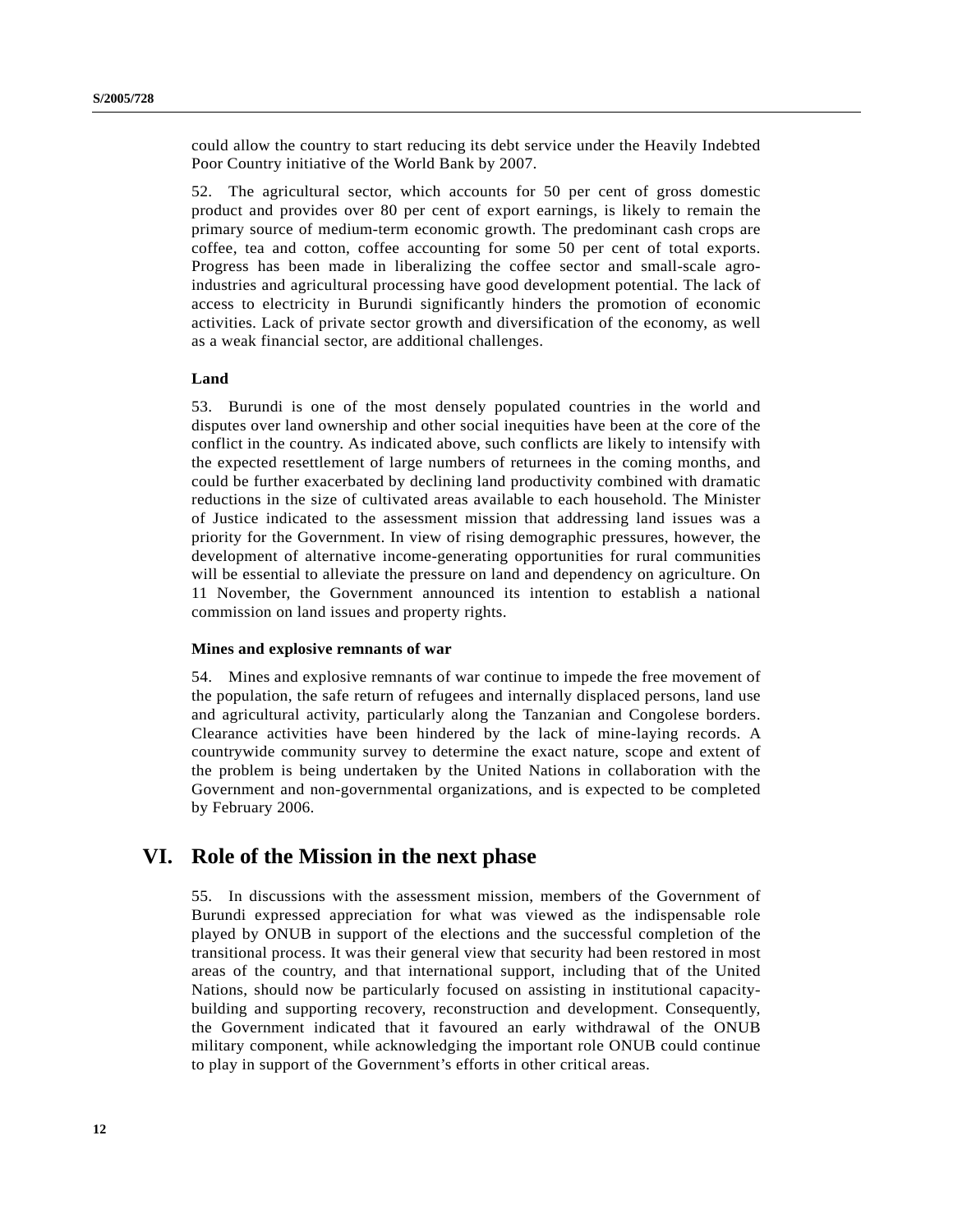56. A joint Government of Burundi-ONUB technical working group held extensive consultations in Bujumbura from 4 to 14 November to consider the nature of the support that ONUB could provide in the next phase. The major challenges in consolidating peace were discussed and ONUB and other United Nations partners highlighted all the areas related to the Mission's mandate in which its support might continue to be very useful. However, the Government indicated its strong preference for an early disengagement by ONUB in the areas of the military and police. With regard to other areas, the Burundian authorities felt that they should be progressively assumed by the United Nations country team and other international partners during 2006.

### **Drawdown of the military component**

57. The Government indicated the readiness of the National Defence Force and the national police to address security challenges and stressed that the national security forces should assume as soon as possible all security responsibilities currently undertaken by ONUB in the 14 provinces where it considered that security had generally been restored and to which most of the refugees are expected to return. According to the Government, this would include provision of security for the personnel of UNHCR, WFP and other United Nations agencies, funds and programmes and non-governmental organizations involved in the provision of humanitarian aid and assisting with refugee returns; provision of logistic and transportation support to the activities related to the expected large-scale refugee returns; and security for the demobilization centres.

58. On this assumption, and while the need for an ONUB military presence should continue to be assessed closely, in close consultation with the Government, it is proposed that the military component of ONUB could begin its drawdown in December with the withdrawal of one national contingent. The phased withdrawal of two battalions, a level II hospital and an aviation unit from the Provinces of Kirundo, Ngozi, Cankuzo, Ruyigi, Rutana, Makamba, Gitega, Karuzi and Muyinga could be completed from April to June 2006. Troops could also be withdrawn or redeployed from Mwaro, Muramvya and Bururi during the same period. This would result in a reduction of approximately 2,000 personnel, or 40 per cent of the current authorized military strength of ONUB. It is also proposed that the number of military observers deployed throughout the country would be reduced from the current authorized strength of 200 to 120 by the end of April 2006.

59. With the completion of this withdrawal, the remainder of the ONUB force would remain temporarily deployed in the three border provinces where FNL remains active, namely Bujumbura Rural (including the city of Bujumbura), Bubanza and Cibitoké. Through area mobile operations, visible and proactive patrolling, ONUB could also continue to monitor and enhance security along the border between Burundi and the Democratic Republic of the Congo, including on Lake Tanganyika, in order to actively deter cross-border illicit activities in close coordination with the National Defence Force and MONUC. A coordination mechanism between the National Defence Force and the ONUB force would be established to coordinate actions in support of border control activities and the progressive transfer of all security responsibilities from the ONUB force to the national army and police, including the protection of civilians in those provinces. Within available resources, ONUB would also provide logistic assistance in support of UNHCR and WFP activities related to the return of refugees.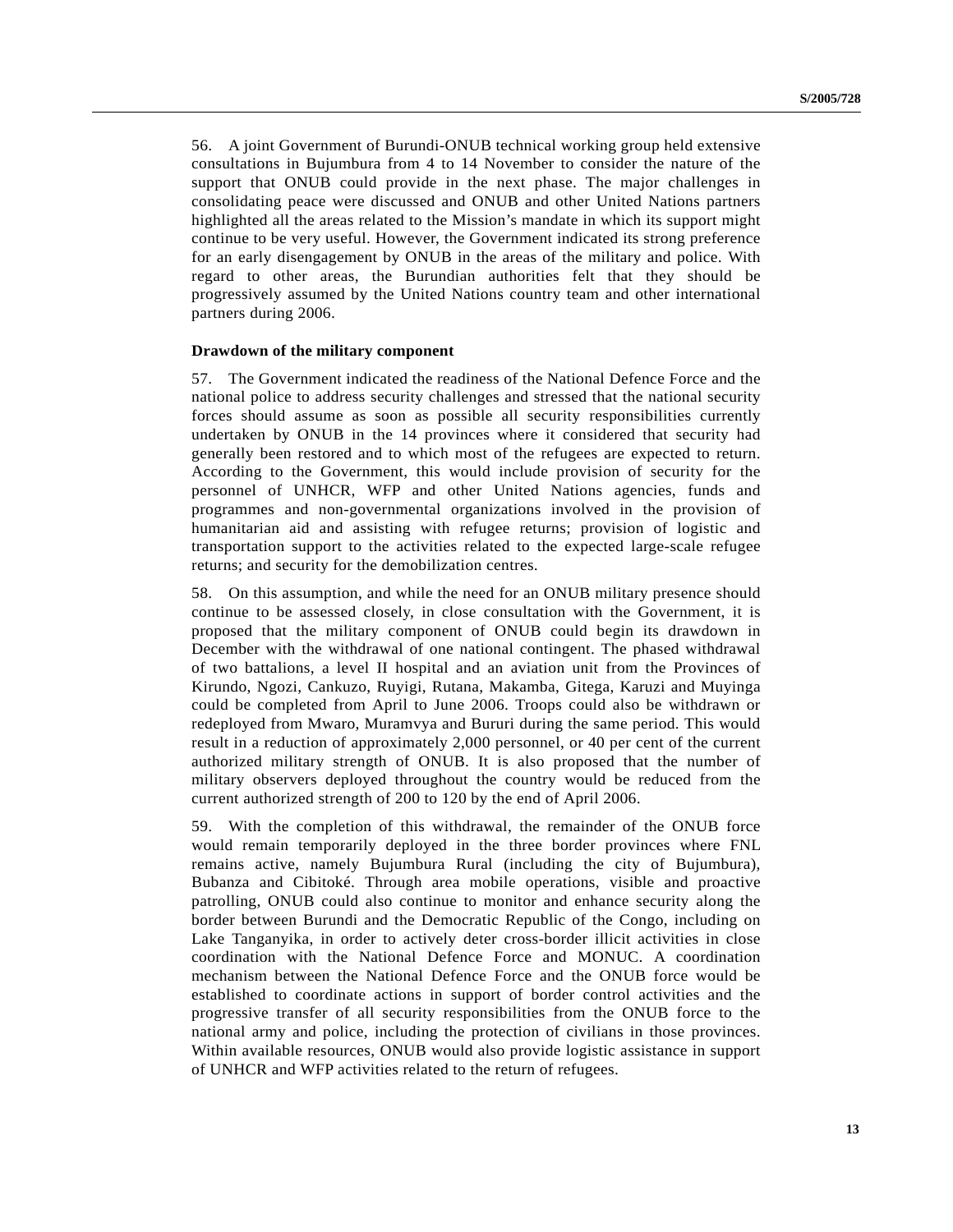60. While it is envisaged that the withdrawal of the ONUB force could, at the request of the Government, be completed in the second half of 2006, a detailed drawdown plan for the remaining approximately 3,000 ONUB troops would be developed after a joint assessment to be carried out by ONUB and the National Defence Force in January 2006. I intend to bring that plan to the Security Council's attention in my next report, to be issued in February 2006.

61. In the meantime, the ONUB force would continue to ensure, in the areas of its deployment, the protection of United Nations personnel, facilities, installations and equipment and the security and freedom of movement of ONUB personnel, and to support the Government in its mine action activities, particularly in the area of capacity-building.

### **Police**

62. In accordance with plans developed by ONUB in consultation with the Ministry of the Interior and Public Security, it is proposed that ONUB would continue to assist the Government in addressing immediate challenges facing the national police, particularly in the area of training.

63. ONUB could conduct, jointly with national trainers, specialized training programmes on the basis of some 40 police training manuals developed by the Mission. The training would also aim at building the capacity of the national police to deal with sexual and gender-based crimes. Human rights training modules, developed in collaboration with the ONUB human rights component, would also be used.

64. At the request of the Government, it is proposed that the ONUB police component be reduced from the current authorized strength of 120 to about 15 police trainers by the end of March 2006. This residual police presence would be based in Bujumbura.

### **Other areas of support**

65. The Government has indicated that ONUB could play an important role in monitoring the implementation of a possible ceasefire agreement with FNL; supporting the disarmament, demobilization, and reintegration and security sector reform processes currently under way; and the monitoring and promotion of human rights, particularly through national capacity-building. Support from ONUB in the area of transitional justice, including for the establishment of a truth and reconciliation commission and special chamber, was also requested. At this stage, it is envisaged that many of those tasks would be either completed or continued through other bilateral and multilateral assistance programmes before the end of 2006.

# **VII. Financial aspects**

66. The General Assembly, by its resolution 59/15 B of 22 June 2005, appropriated the amount of \$292.3 million for the maintenance of ONUB for the period from 1 July 2005 to 30 June 2006. As at 30 September 2005, unpaid assessed contributions to the special account for ONUB amounted to \$112.2 million. The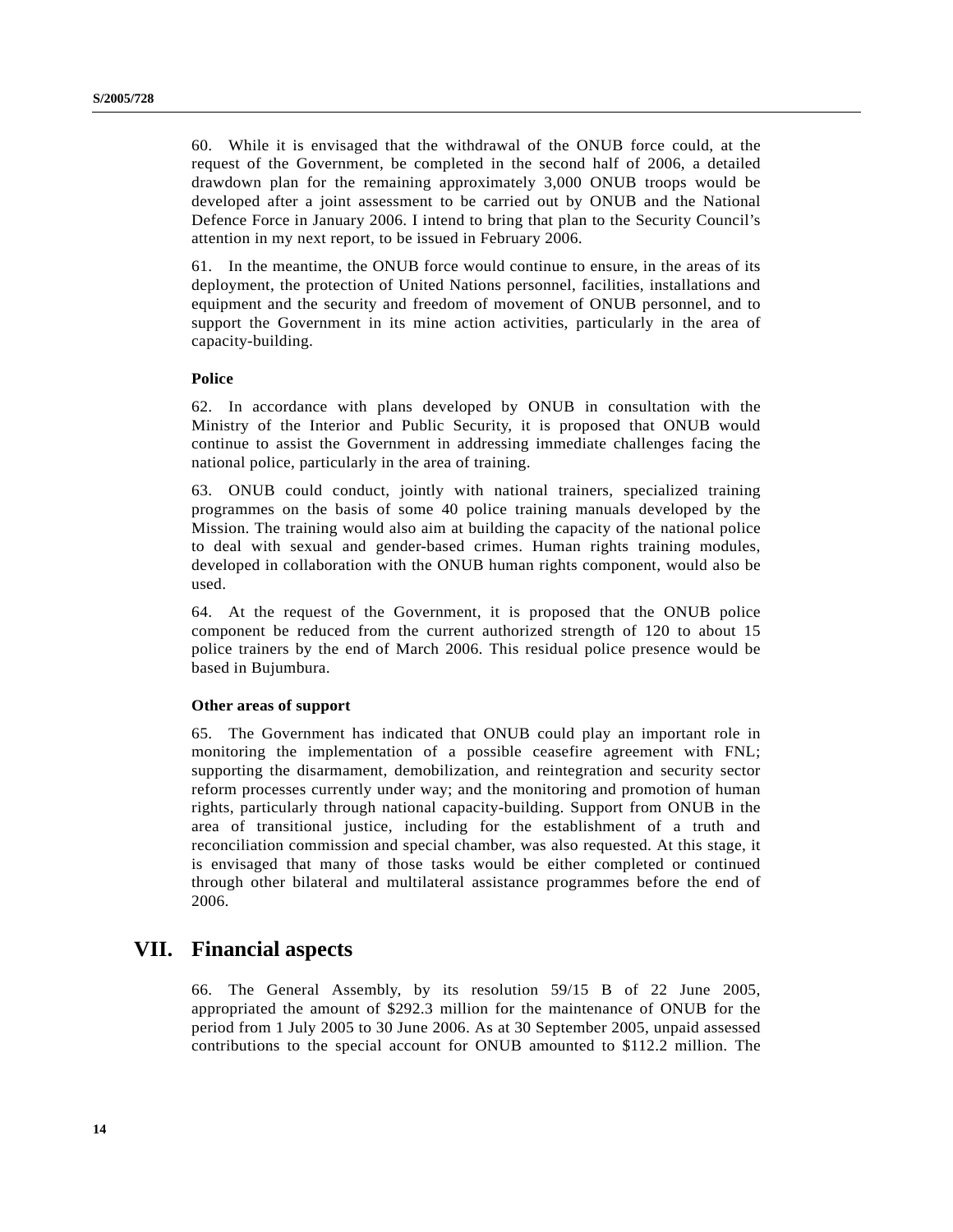total outstanding assessed contributions for all peacekeeping operations at that date amounted to \$2,193.0 million.

# **VIII. Observations**

67. In the five years since the signing of the Arusha Agreement, the people of Burundi have taken major strides towards establishing durable peace in their country. This remarkable progress has been achieved with the support of Burundi's international partners, including the Regional Initiative, the African Union, the United Nations and international donors. Since June 2004, ONUB has played an indispensable role in supporting the successful conclusion of the transitional process.

68. The installation of an elected Government on 26 August was an important milestone towards the consolidation of peace. Today, a new constitutional order is in place, which ensures, in principle, ethnic and gender balance in democratically elected institutions. The Parliament and local administrative structures at the commune and *colline* levels have begun their work. Meanwhile, improvements in the security situation in most of the country have prompted the return of refugees and improved prospects for economic recovery.

69. The achievements made so far have been important. However, the overall situation in Burundi remains very fragile, with a range of pressing peace consolidation challenges facing a nation that has suffered decades of recurring conflict. Burundi now stands at the threshold of a new era and the international community has learned many lessons based on recent peacekeeping and development experiences. It is time to intensify efforts in support of the people of Burundi and ensure that past mistakes are not repeated.

70. An immediate and most urgent priority is to ensure that the armed conflict with FNL is brought to an end. I encourage the Government as well as the international and regional partners concerned to adopt a common approach to resolving this conflict. In this regard, I welcome the steps taken by the Government to engage in talks with FNL, and urge it to continue with these efforts, which have the support of the international community. I also strongly urge FNL leaders to seize this opportunity to join the peace process. It is essential that they engage in good faith and without any further delay or preconditions in negotiations aimed at reaching an agreement that would ensure a long-awaited end to all hostilities, which the Burundian people so greatly deserve. The efforts of the Government of the United Republic of Tanzania to bring FNL to the negotiating table are therefore commendable. However, should no tangible progress be achieved in the coming weeks, the Security Council and the region may wish to give due consideration to the use of targeted measures against those among the FNL leaders who continue to obstruct a peaceful solution.

71. The completion of security sector reform and the strengthening of the national army and police are central to the aim of restoring stability and security nationwide. Progress has been made, including the restructuring of both forces by integrating former belligerents and creating an ethnically balanced institution, for the first time since independence. However, the National Defence Force and the national police are facing massive shortfalls including in the areas of equipment, logistics, housing, transportation and training. It is vital that the Government's efforts to create a more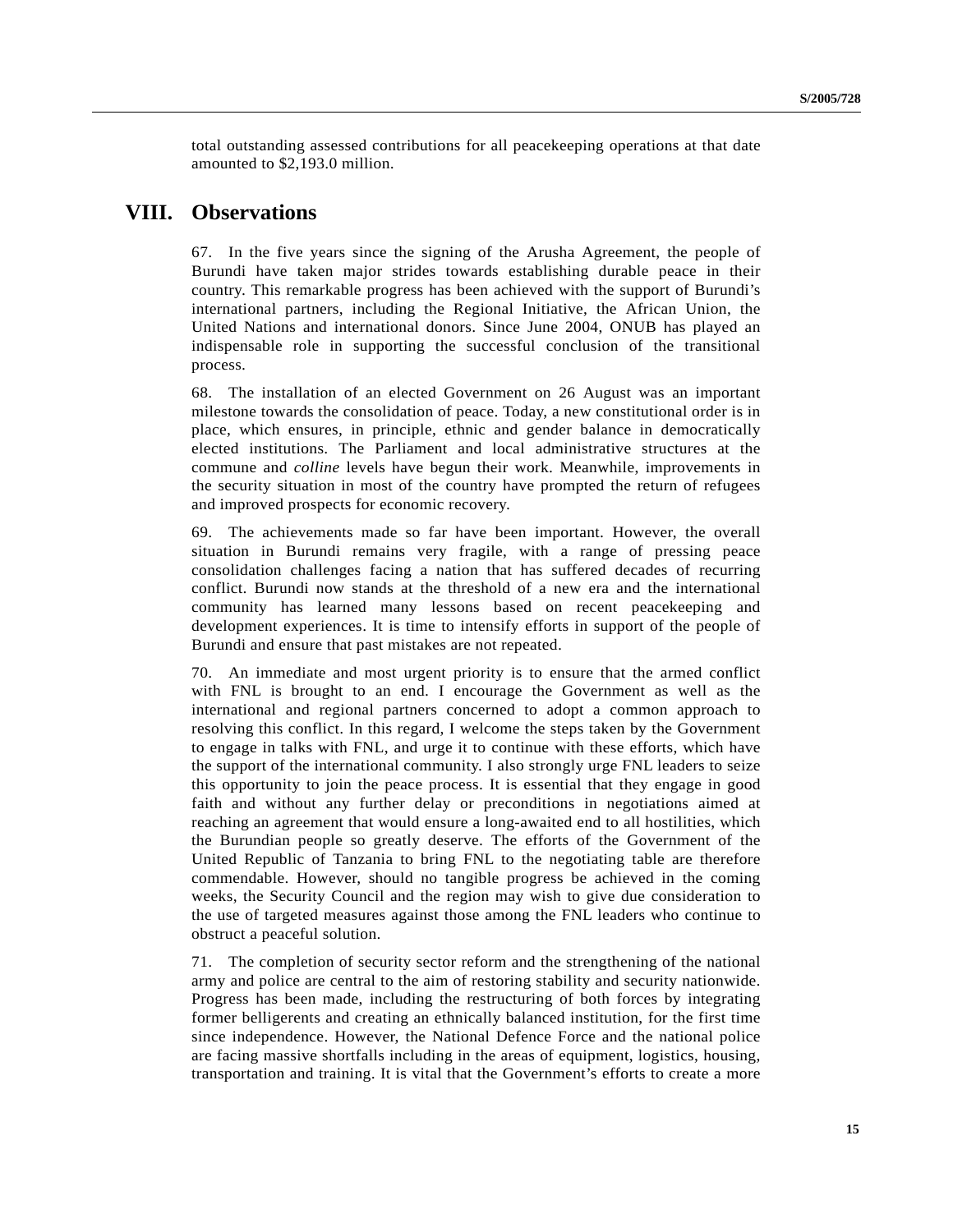professional army and police under civilian authority be given all possible support. I would encourage the Government to identify as a matter of urgency the priority areas for which assistance is needed and donors to give expeditious, positive consideration to helping meet the shortfalls.

72. The completion of the disarmament and demobilization process and effective reintegration of combatants, to ensure that they do not pose a grave threat in the future to stability within the country, remains a priority task. Progress towards the disarmament of the heavily armed civilian population will also be critical to the success of the Government's efforts to reduce crime rates and further improve security throughout the country. The Government should also take steps to more effectively address the problem of illegal cross-border movements by further strengthening border controls.

73. After decades of inter-ethnic conflict, reconciliation and bringing an end to impunity to ensure accountability for atrocities committed are critical elements in laying a sound foundation for national recovery. The United Nations stands ready to assist the Government in establishing the truth and reconciliation commission and special chamber and to provide appropriate support to help to ensure that they function effectively as mechanisms to promote healing and national reconciliation. Such efforts, however, need to be part of a broader effort to strengthen Burundi's criminal justice system. At the same time, I am very concerned by the continuing and increasing human rights violations perpetrated against innocent civilians. I urge the Government to address this issue as a matter of priority and ensure that perpetrators are brought to justice.

74. There is an urgent need for capacity-building to improve the ability of the newly elected institutions to function effectively and deliver social services. At the same time, continuing progress in the decentralization process and preservation of the power-sharing arrangements under the Constitution are important aspects of peace consolidation.

75. Meanwhile, the economic and social crisis remains dangerously acute, while the expectations of the population for peace dividends have been heightened following the elections. The expected influx of hundreds of thousands of refugees and internally displaced persons in the coming months presents major social, economic, and security challenges that require an effective resettlement programme and focused community-based recovery strategies. Increased and sustained international assistance will be absolutely vital to help address the critical humanitarian situation, particularly to adequately resource the 2006 return and resettlement programmes, and also to support the Government's efforts to promote recovery, reconstruction and development. The Burundi Partners' Forum will provide a mechanism that can help to maintain focused international support for Burundi in an atmosphere of transparency and accountability.

76. I welcome the Government's intention to take effective measures to ensure sound political and economic governance, including through stemming corruption and ensuring the transparent and accountable management of public funds. This will be essential for reinforcing sovereignty and the credibility of the Government, maintaining donor confidence and promoting long-term economic and social recovery and stability. In this regard, mechanisms will be needed to effectively address governance issues.